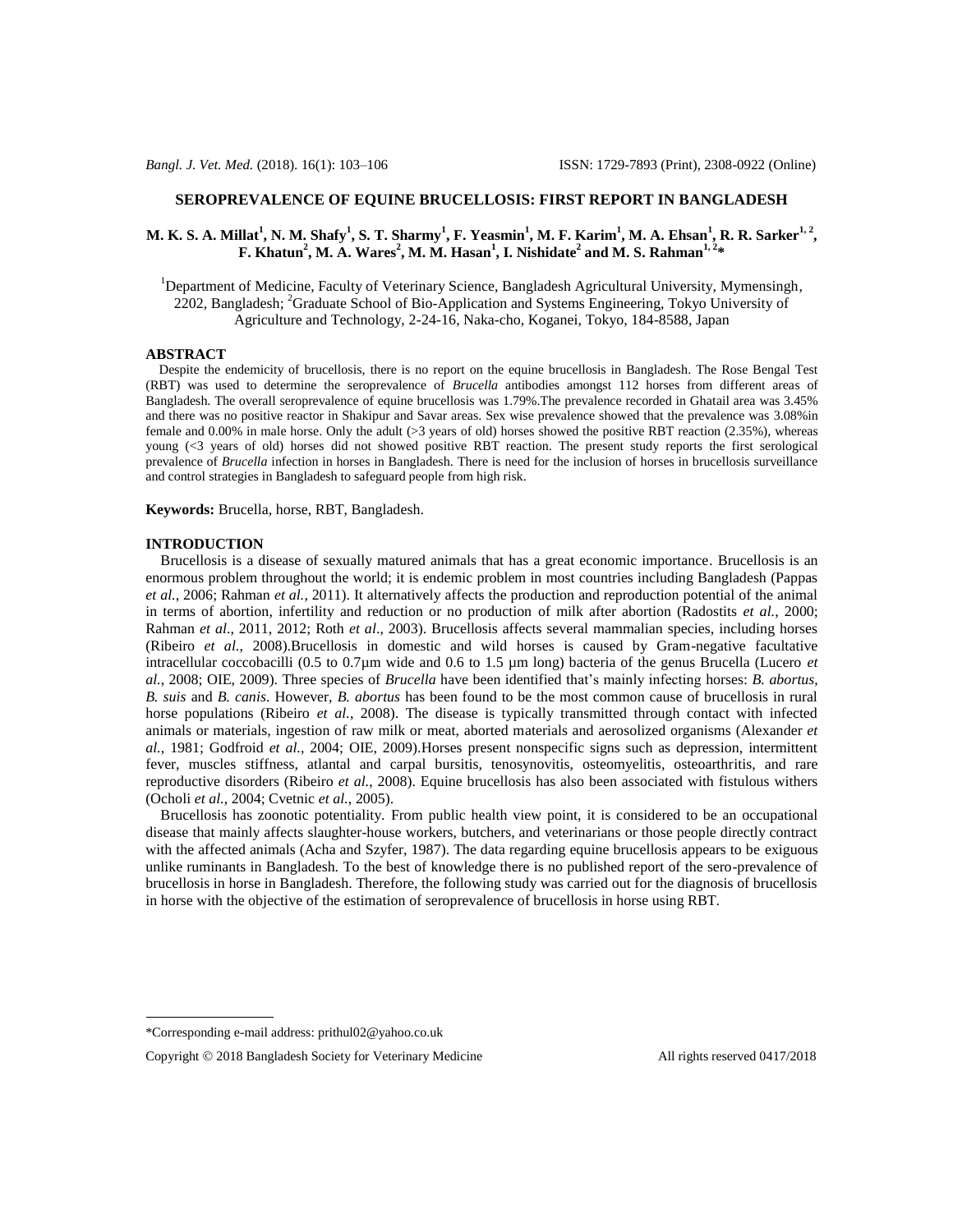### *Millat and others*

## **METHODS AND MATERIALS**

 A total of 112 blood samples were collected from horse populated areas of Dhaka and Tangail districts of Bangladesh. In Dhaka, 34 horse blood sample from Savar. In Tangil58 from Ghatail and 20 samples from Sokhipur were collected. Venous blood sample were conveniently and aseptically obtained from sexually matured horse. The epidemiological data regarding the age, sex, geographical location etc. were collected from the animal owner. All the blood samples were processed for sera followed by preservation in refrigerator and then tested by Rose Bengal Test (RBT) as a screening test. The study was conducted for a period of 6 months from January 2017 to June 2017 in the Department of Medicine, Faculty of Veterinary Science, Bangladesh Agricultural University, Mymensingh.

### **Blood and sera samples collection**

 After controlling the animal blood was collected from jugular vein aseptically. About 5-7 ml of blood was collected from jugular vein of each horse with the help of sterile disposable syringe and needle. Then the blood was taken into test-tube and was kept undisturbed on jar with ice water for at least 1 hour at room temperature in slightly inclined position to facilitate clotting and separation of serum. After this period the sera sample were transferred to the sterilized labeled eppendorf tube and stored at -20°C until used.

#### **RBT**

 The diagnostic antigen preparation and test was done according to the procedure of Manufacturer (Instituto de Salud Tropical Universidad de Navarra @ Edificio CIMA AvdaPioXII, 55 E-31008 Pamplona, Spain). Approximate number (112) of processed test sample (serum), sufficient antigen, positive and negative control sera for a day's testing were removed from refrigeration and kept for adjusting at room temperature(25°C) for 30 minutes.30µl of each serum to be tested was placed on a previously cleaned fine plastic plate circled approximately 1.5 cm in diameter. Then the bacterial antigen was shacked gently for proper mixing and 30µl of antigen put beside each of the sera on the plastic plate circle. The antigen and sera was mixed on the plate with a plastic stirrer and spread over the area enclosed by the circle. Then the plate was placed on a mechanical rotator at 90-100rpm for 3-5 minutes and the reading was taken immediately by the help of magnifying glass and also necked eye.

## **Data processing and Statistical analysis**

 The data obtained in the study with respect to area, age, sex of animals was processed by Microsoft Excel and analyzed by SPSS version 20.0 (Statistical Package for Social Services). Pearson chi-square test was done to determine the susceptibility of the sex (male/female), area and age wise prevalence to brucellosis. Significance was calculated between 1% and 5% level.

### **RESULTS AND DISCUSSION**

 Out of total 112 samples, 2 showed positive reactions and the overall seroprevalence of equine brucellosis was 1.79% (Table 1). The prevalence of equine brucellosis in present study is much more lower than the prevalence reported by Solmaz *et al*. (2004) and Wadood *et al.* (2009) who reported 20.7% and 60.56%, respectively by Rose Bengal Test. Area wise seroprevalence was 0.00%, 3.45% and 0.00% in Savar, Ghatail and Sokhipur, respectively (Table 2). The difference among various sources was not statistically significant. There was no positive reactor in Savar and Sokhipur area which may be due to smaller sample size from these two areas.

Table 1. Overall prevalence of brucellosis of horses based on RBT.

| l'otal number of sample | Positive reactor | Negative reactor | $%$ of<br>positive reactor |
|-------------------------|------------------|------------------|----------------------------|
|                         |                  | 10               |                            |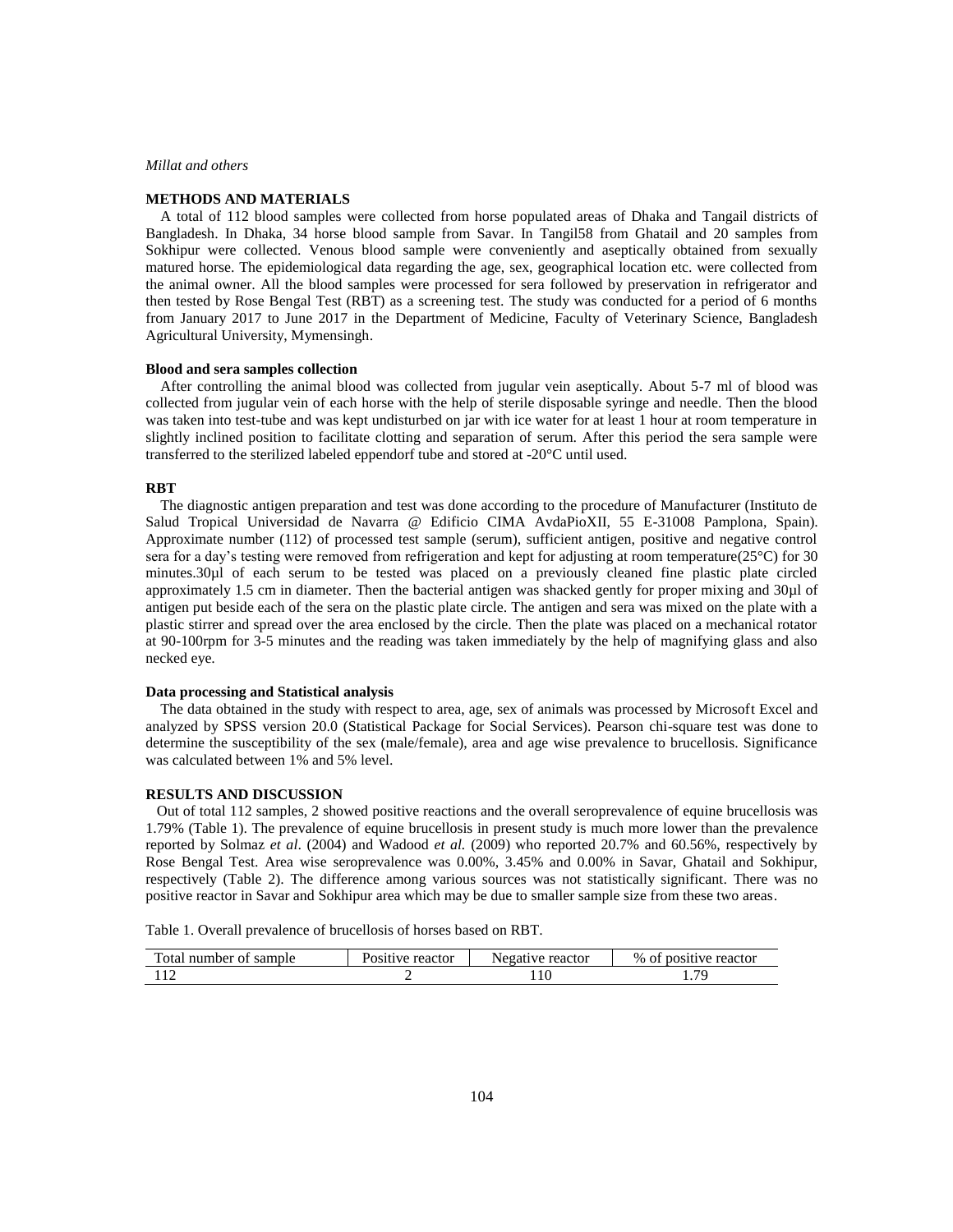| Parameter                                 | Total | Positive<br>reactor | Negative<br>reactor | % of positive<br>reactor | Level of<br>significance |
|-------------------------------------------|-------|---------------------|---------------------|--------------------------|--------------------------|
| Area                                      |       |                     |                     |                          |                          |
| Savar                                     | 34    | $\overline{0}$      | 34                  | 0.00                     |                          |
| Ghatail                                   | 58    | 2                   | 56                  | 3.45                     | <b>NS</b>                |
| Sokhipur                                  | 20    | 0                   | 20                  | 0.00                     |                          |
| Age                                       |       |                     |                     |                          |                          |
| Young $(0 \text{ to } < 3 \text{ years})$ | 27    | 0                   | 27                  | 0.00                     | <b>NS</b>                |
| Adult ( $>3$ years to above)              | 85    | 2                   | 83                  | 2.35                     |                          |
| <b>Sex</b>                                |       |                     |                     |                          |                          |
| Male                                      | 47    | 0                   | 47                  | 0.00                     |                          |
| Female                                    | 65    | 2                   | 63                  | 3.08                     | <b>NS</b>                |

Table 2. Prevalence of brucellosis of horses based on RBT.

NS= Not significant (at 5% level of significance)

According to age, the all horses were divided into two groups: Young (0 to  $\lt 3$  years) and Adult ( $>3$  years to above). Age wise prevalence showed that RBT is positive to only adult horses (>3 years to above) with the prevalence of 2.35% (2/85)but no young (<3 years of old) animal showed such type of positive reaction (Table 2).Difference in seroprevalence among various age groups was statistically non significant (P>0.05). This low prevalence in young animals may be explained on the basis that the animal may harbor the organism without expressing any detectable antibodies until their first parturition or abortion (Wadood *et al.*, 2009). In this study, a total of 47 male horses and 65 female horses were tested from different areas. Among them 2 female horses showed positive reaction to RBT with the prevalence of 3.08% whereas all male horses showed negative reaction to RBT (Table 2). There was no significant association between sex of horse which is similar with the findings of Muma *et al.* (2006) and Wadood *et al.* (2009) who reported that seroprevalence of brucellosis was not associated with sex. But the finding is differed from the findings of Ahmed and Munir (1995) and Solmaz *et al*. (2004) reported higher prevalence of brucellosis in females than in males. The higher prevalence in female may be due to the fact that females remain in close association with the infected mares, which can infect the healthy ones.

The current study determined the first information on the seroprevalence of *Brucella* antibodies among the horses in Bangladesh. In the present study, RBPT was conducted because it is widely used as a screening test and also can detect IgG and IgM (Omer *et al.*, 2007). The RBPT is easy to perform, cheap, rapid and highly sensitive but less specific than SAT (Gul and Khan, 2007). Sera negative for RBPT are not tested further. Regular seromonitoring of the horse, culling of positive reactors from breeding program are important to eradicate or control of this zoonotic disease.

# **ACKNOWLEDGEMENTS**

 Authors are grateful to Instituto de Salud Tropical Universidad de Navarra @ Edificio CIMA AvdaPioXII, 55 E-31008 Pamplona, Spain for supplying the RBT antigen and JSPS (Japan Society for the Promotion of Science) for the invitation fellowship to the corresponding author (MS Rahman).

### **REFERENCES**

- 1. Acha PN and Szyfer B (1987). Zoonosis and communicable diseases common in man and animals. Pan American Health *Organization, 2nd Ed.* Washington, USA.
- 2. Ahmed R and Munir MA (1995). Epidemiological investigations of brucellosis in Pakistan. *Pakistan Veterinary Journal* 15:169-172.
- 3. Alexander B, Schnurrenberger P and Brown R (1981). Numbers of *Brucella abortus* in the placenta, umbilicus and fetal fluid of two naturally infected cows. *Veterinary Record* 108:500.
- 4. Cvetnic Z, Spicic S and Curic S (2005). Isolation of *Brucella suis* biovar 3 from horses in Croatia. *Veterinary Record* 156:584-585.